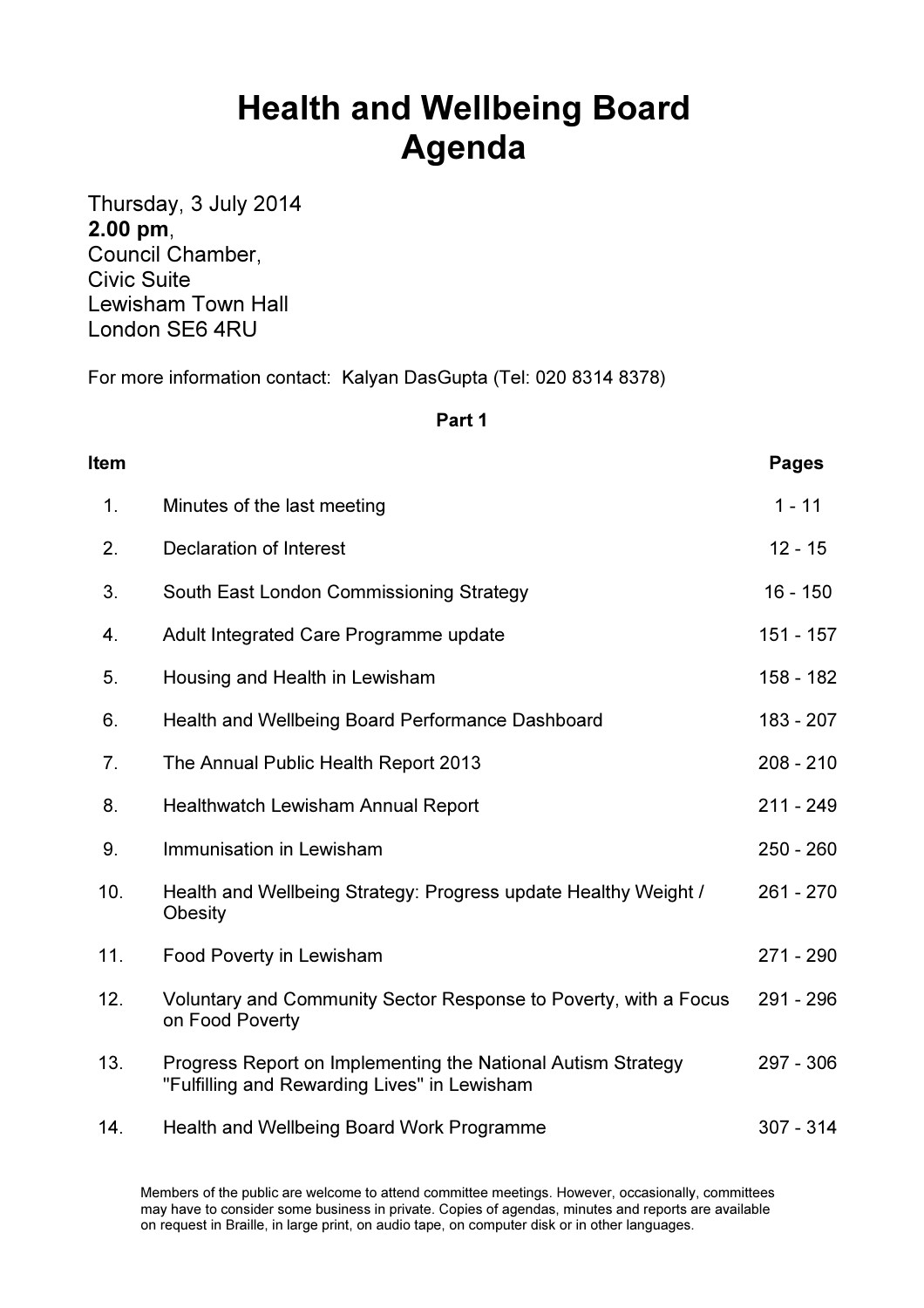15. Information Item: NHS Lewisham CCG Annual Report 2013-14 315 - 453

Members of the public are welcome to attend committee meetings. However, occasionally, committees may have to consider some business in private. Copies of agendas, minutes and reports are available on request in Braille, in large print, on audio tape, on computer disk or in other languages.